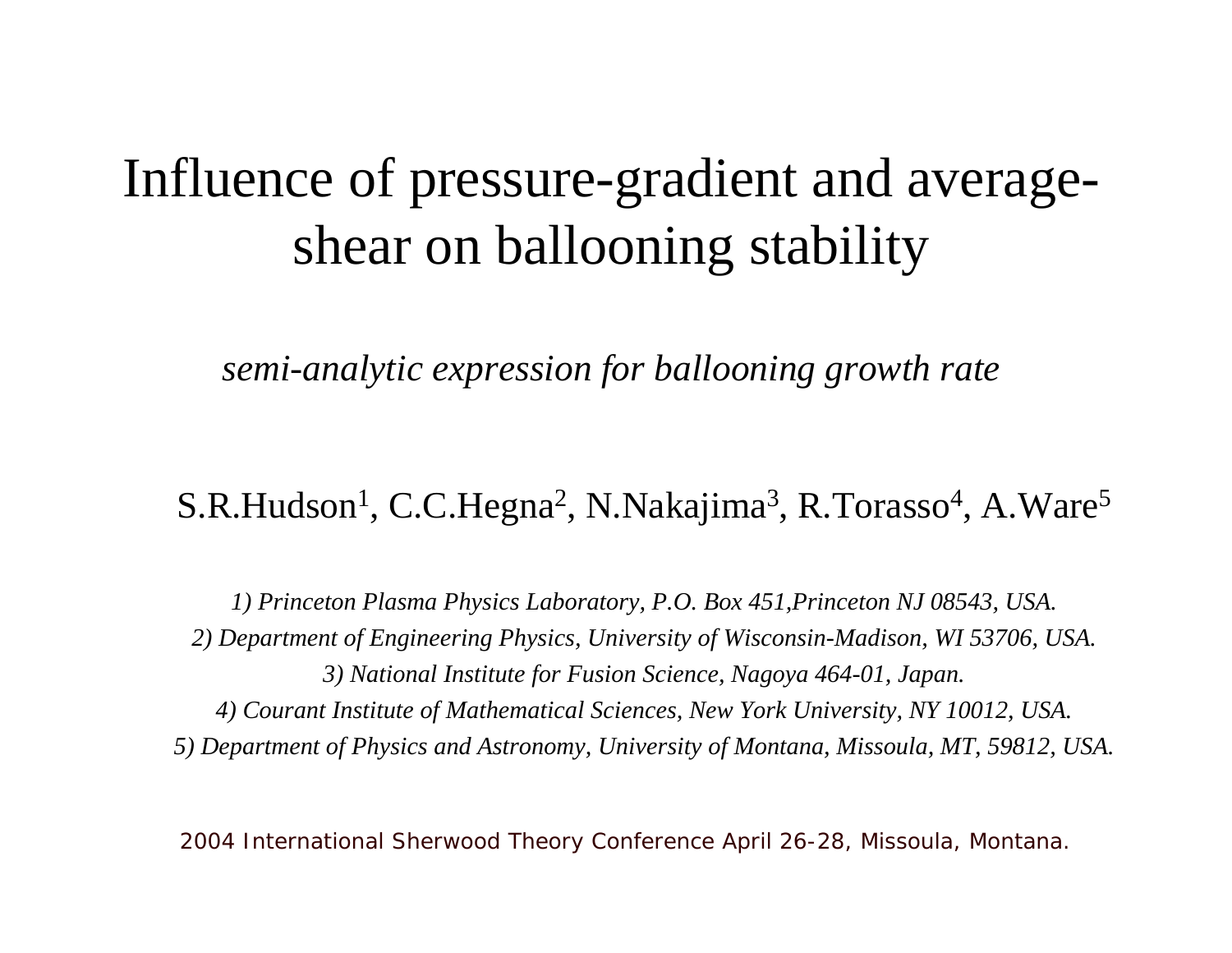# Motivation

- Recent work on 2<sup>nd</sup> stability in stellarators has shown that
	- some stellarators do [WARE et al., PRL 2002],
	- some stellarators do not [HEGNA & HUDSON, PRL 2001],

possess 2n<sup>d</sup> stable regions.

 $\bullet$ What property of the configuration determines 2<sup>nd</sup> stability?

# Outline

- • The method of profile variations [GREENE & CHANCE, NF 1983] is applied to stellarator configurations [HEGNA & NAKAJIMA, PoP 1996].
- $\bullet$  The profile variations (and the self-consistent coordinate response) produce variations in the ballooning coefficients.
- $\bullet$  Eigenvalue perturbation theory is used to obtain an analytic expression for the *ballooning growth rate,* γ *,* as a function of the pressuregradient and average-shear:  $\nu = \gamma(\iota', p')$  (for constant geometry).
- $\bullet$  The analytic expression determines if pressure-gradient is stabilizing or destabilizing, and suggests if a 2nd stable region will exist.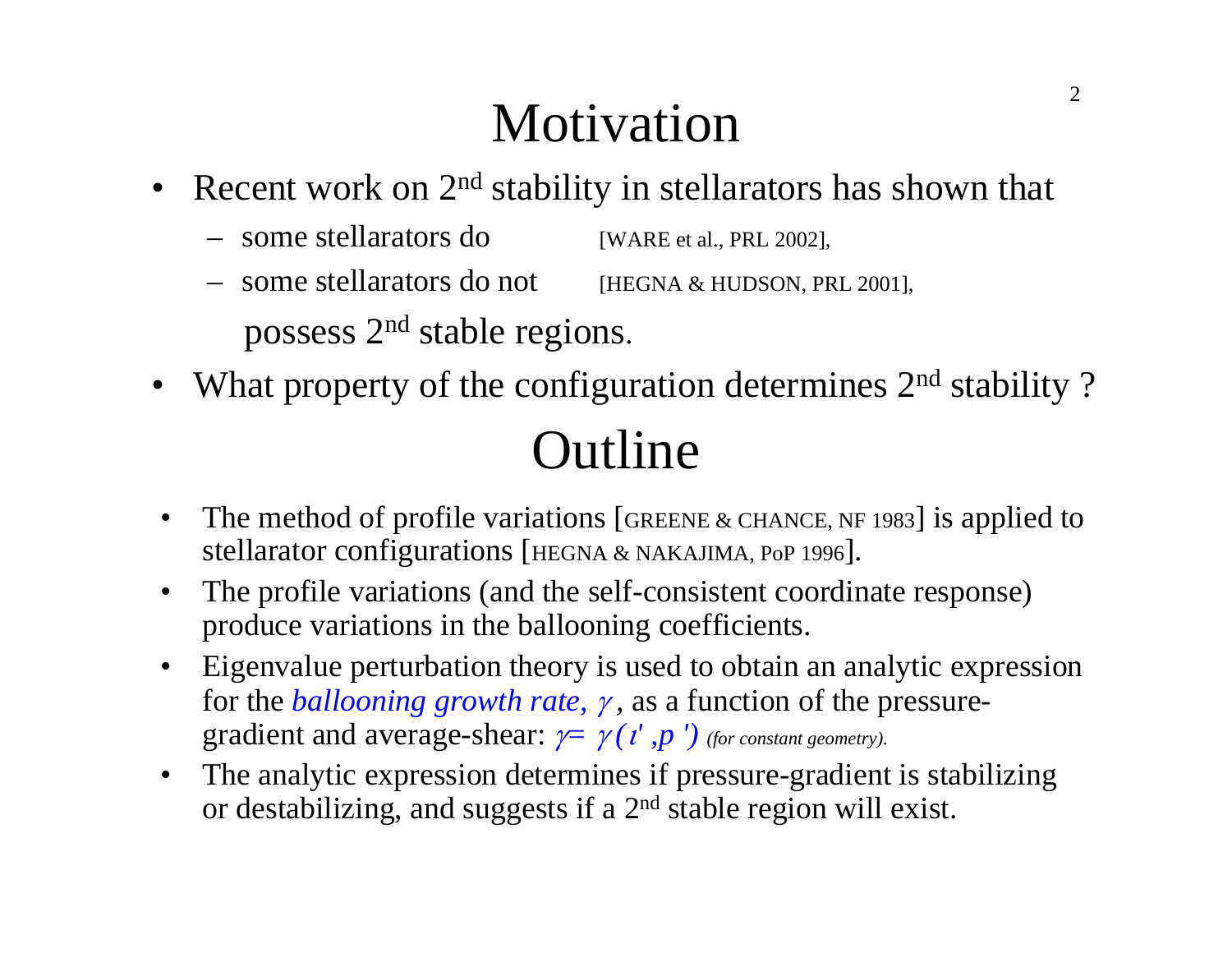### Three approaches will be compared

- •Equilibrium reconstruction
- *multiple equilibrium calculations (va ry p'(*ψ*) &*  <sup>ι</sup>*'(*ψ*); VMEC)* – *multiple ballooning calculations* average shear shear Profile-variations  $\bullet$ [*GREENE&CHANCE,1983*] average – *single equilibrium calculation (construct semi-analytic equilibria) multiple ballooning calculations* Analytic expression •
	- *(extension of profile-variations)*
	- *single equilibrium calculation*
	- *single ballooning calculation*

*to be described*



pressure gradient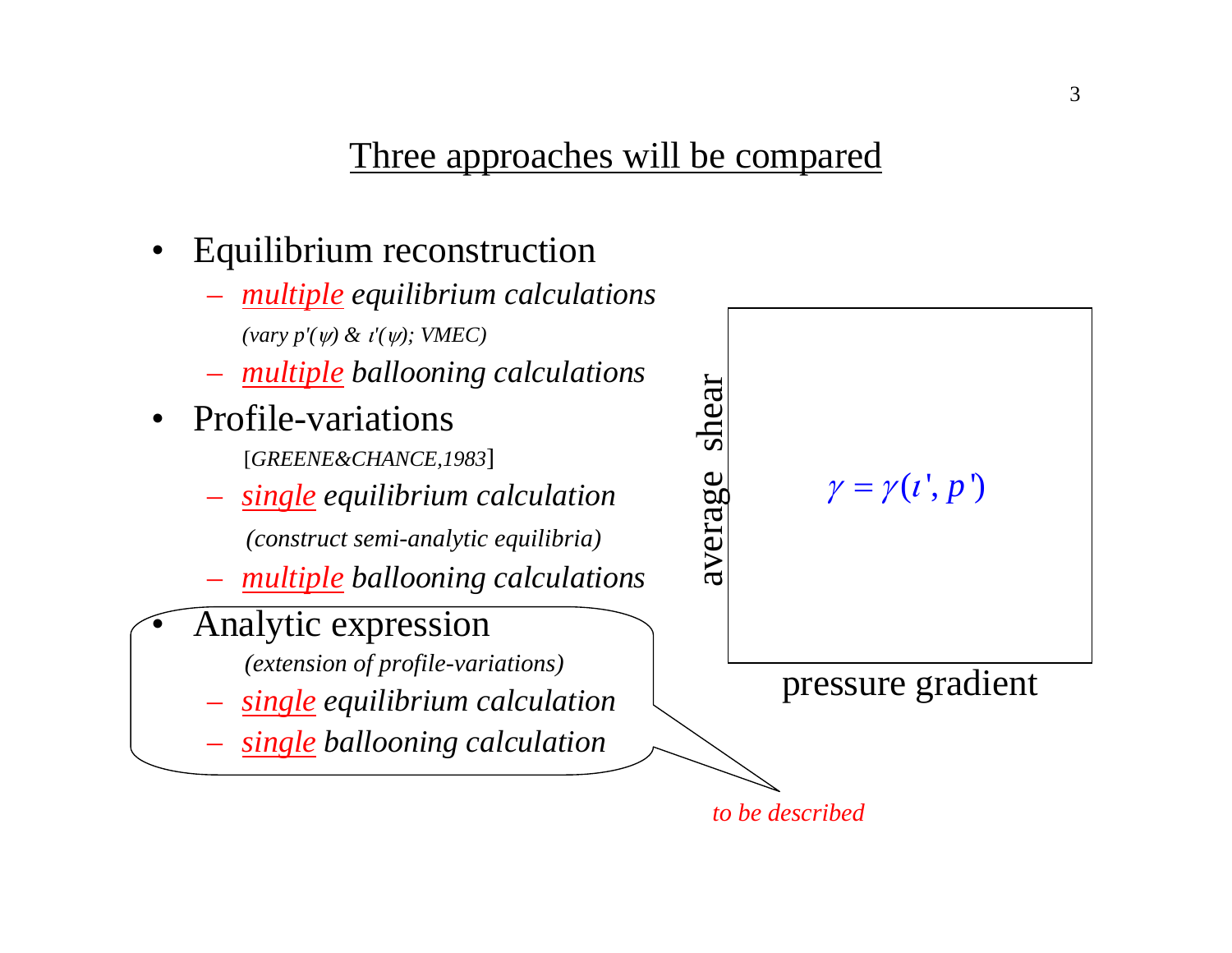The pressure-gradient and average-shear profiles are varied *(method of profile variations)*

- •We begin with a full solution to an MHD equilibrium (VMEC)
- $\bullet$ An analytic variation in *p & i* is imposed
- $\bullet$  $\mu$  is formally small parameter
- $\bullet$  $\psi_b$  is surface of interest
- •variation in the gradients is zero-order in  $\mu$
- •two free parameters (δι′*,*  δ*p* ′ $\left( \frac{1}{2} \right)$

$$
p(\psi) = p^{(0)}(\psi) + \mu \delta p(y)
$$

$$
t(\psi) = t^{(0)}(\psi) + \mu \delta t(y)
$$

where 
$$
y = \frac{\psi - \psi_b}{\mu}
$$

$$
p' = p^{(0)} + \mu \delta p' \mu^{-1}
$$
  

$$
i' = i^{(0)} + \mu \delta i' \mu^{-1}
$$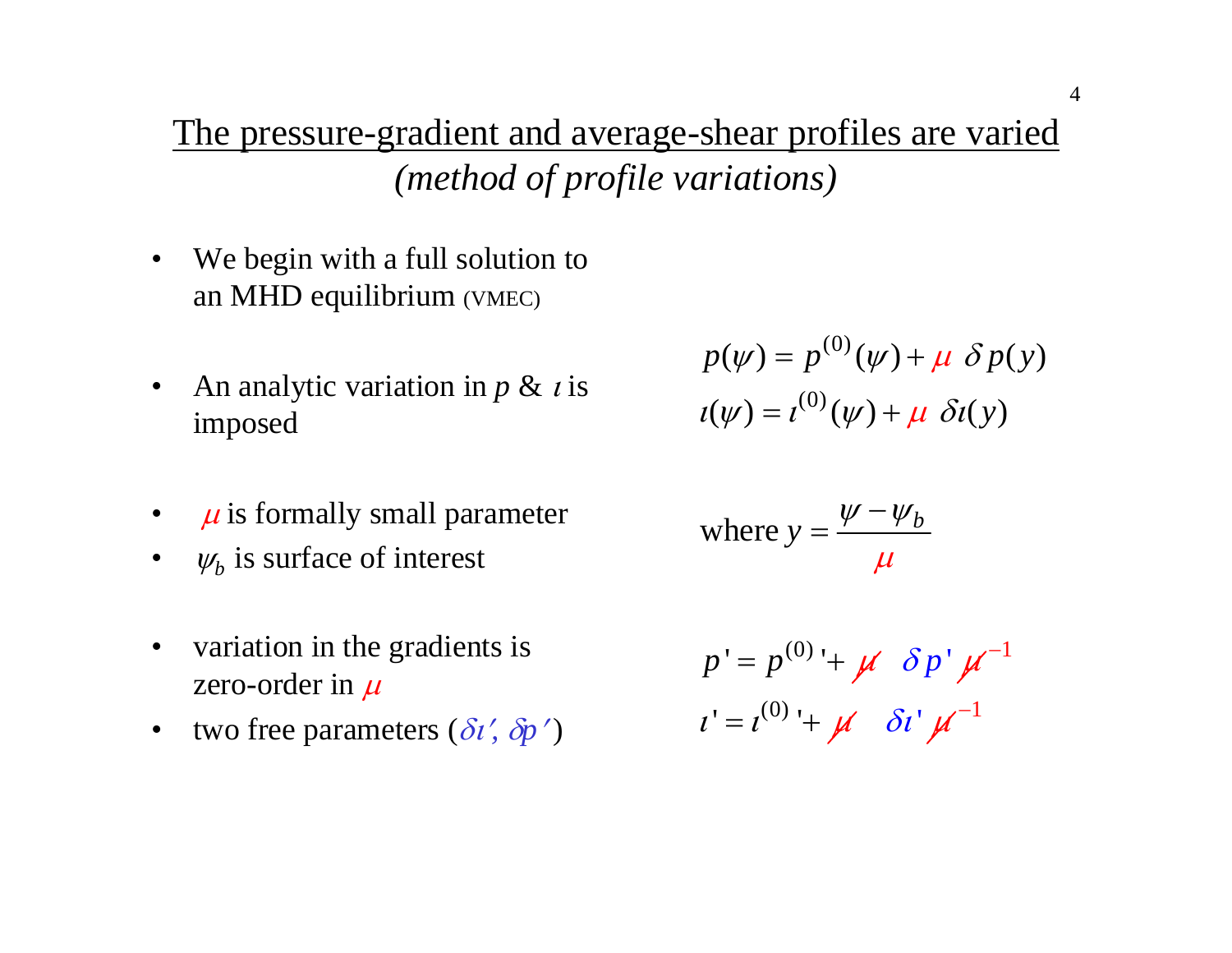## The self-consistent coordinate response is determined

- •the coordinates are similarly adjusted to preserve  $\nabla p = \bm{J}{\times}\bm{B}$  :  $\mathbf{x}(\psi,\theta,\zeta) = \mathbf{x}^{(0)}(\psi,\theta,\zeta) + \mu \mathbf{x}^{(1)}(\mathbf{y},\theta,\zeta).$
- •To zero order in  $\mu$ , the local shear is changed

$$
s = s^{(0)} + (1 + \partial_{\eta} D_{\delta i'}) \delta i' + \partial_{\eta} D_{\delta p'} \delta p'.
$$

- •This equation is :
	- exact at the surface of interest;
	- valid for arbitrarily large (δι′*,*  δ*p* ′ );
	- the coefficients are determined by the original equilibrium:

(simply solved using Fourier representation).

$$
\frac{\partial}{\partial \eta} = \frac{\partial}{\partial \zeta} + i \frac{\partial}{\partial \theta}
$$

Pfirstch-Schluter : 
$$
\lambda = -\left(J_{\parallel} - \oint J_{\parallel}\right) / p'V'
$$

later will keep (δι*'*)2, (δι*'* δ*p'*), ( δ*p'*)2 , .

$$
\frac{\partial}{\partial \eta}D = \frac{\delta \iota^{\prime}}{\oint 1/g^{\psi\psi}} \left( \frac{1}{g^{\psi\psi}} - \oint \frac{1}{g^{\psi\psi}} \right) - \frac{\delta p^{\prime}V^{\prime}(G+I)}{\oint 1/g^{\psi\psi}} \left( \frac{\lambda}{g^{\psi\psi}} \oint \frac{1}{g^{\psi\psi}} - \frac{1}{g^{\psi\psi}} \oint \frac{\lambda}{g^{\psi\psi}} \right).
$$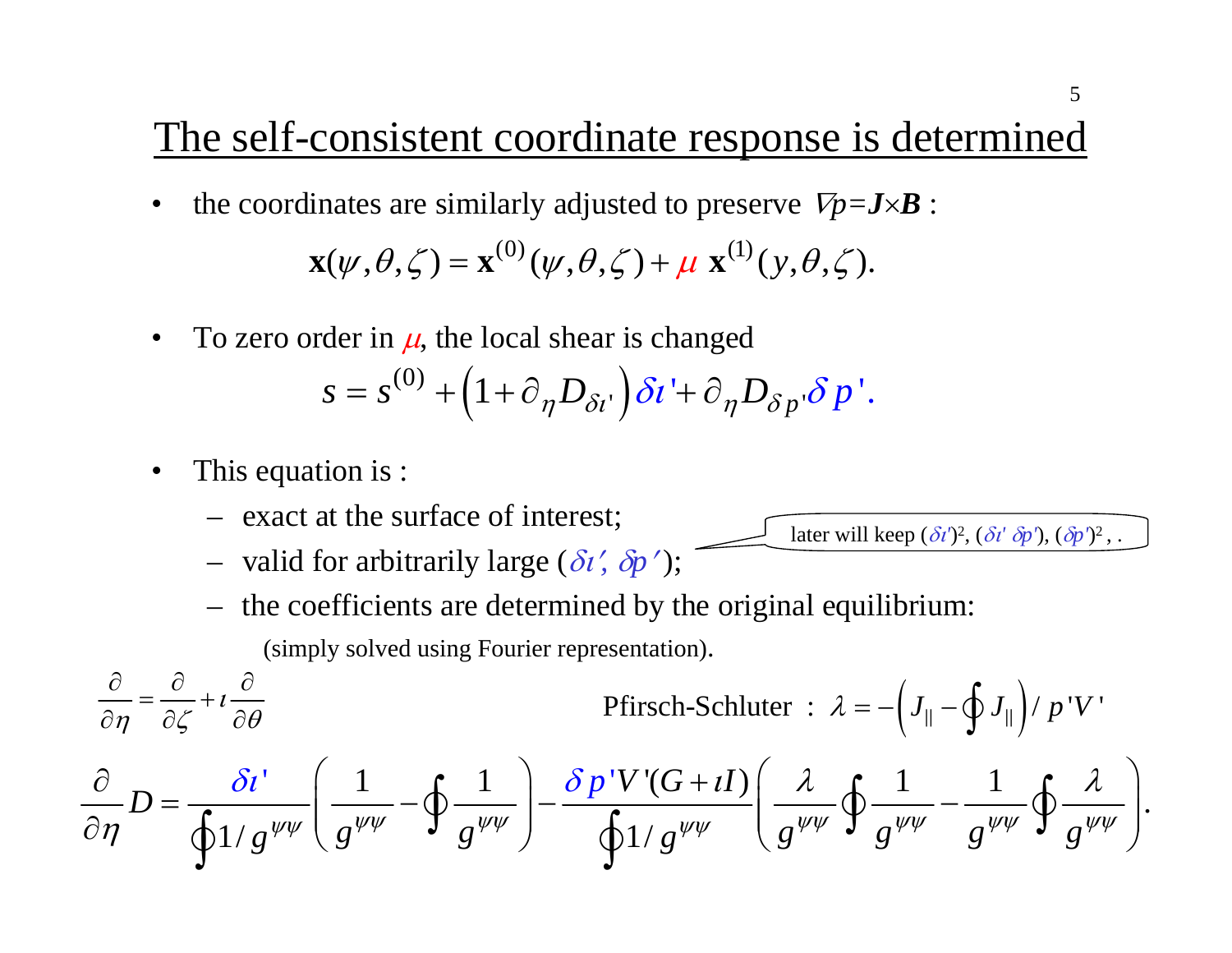#### The coefficients of the ballooning equation are changed The ballooning equation can be written  $\left| \frac{\partial}{\partial P} P \frac{\partial}{\partial P} + Q \right| \xi = \gamma \sqrt{g}^2 P \xi$ ,  $\eta$   $\partial \eta$  $\begin{bmatrix} \partial & \partial & \overline{\partial} & \overline{\partial} & \overline{\partial} & \overline{\partial} & \overline{\partial} & \overline{\partial} & \overline{\partial} & \overline{\partial} & \overline{\partial} & \overline{\partial} & \overline{\partial} & \overline{\partial} & \overline{\partial} & \overline{\partial} & \overline{\partial} & \overline{\partial} & \overline{\partial} & \overline{\partial} & \overline{\partial} & \overline{\partial} & \overline{\partial} & \overline{\partial} & \overline{\partial} & \overline{\partial} & \overline{\partial} & \overline{\partial} & \overline{\partial} & \overline{\partial} & \overline{\partial} & \overline{\partial$ • The ballooning equation can be written  $\left[\frac{\partial}{\partial \eta}P\frac{\partial}{\partial \eta}+Q\right]\xi=$

where  $\gamma = -\omega^2$ , and the ballooning coefficients are

$$
P = \frac{B^2}{g^{\psi\psi}} + g^{\psi\psi}L^2 \quad , \ \ Q = 2p^{\prime}\sqrt{g} \left(G + \iota I\right)\left(\kappa_n + L\kappa_g\right) \ \ , \ \ L = \int_{\eta_k}^{\eta} s(\eta^{\prime}) d\eta^{\prime}.
$$

• After the profile variation, and induced local shear variation

$$
L = L^{(0)} + (\eta + D_{\delta t}) \delta t' + D_{\delta p} \delta p',
$$

may b e resolved numerically; but further analytic progress possible

the perturbed ballooning equation may be written

$$
\left[\frac{\partial}{\partial \eta}\left(P+\delta P\right)\frac{\partial}{\partial \eta}+\left(Q+\delta Q\right)\right](\xi+\delta\xi)=(\gamma+\delta\gamma)\sqrt{g}^{2}\left(P+\delta P\right)(\xi+\delta\xi).
$$

• The perturbed coefficients are

$$
\delta P = P_{p'} \delta p' + P_{i'} \delta i' + P_{p'p'} (\delta p')^{2} + P_{p'i'} \delta p' \delta i' + P_{i'i'} (\delta i')^{2},
$$
  

$$
\delta Q = Q_{p'} \delta p' + Q_{i'} \delta i' + Q_{p'p'} (\delta p')^{2} + Q_{p'i'} \delta p' \delta i' + Q_{i'i'} (\delta i')^{2}.
$$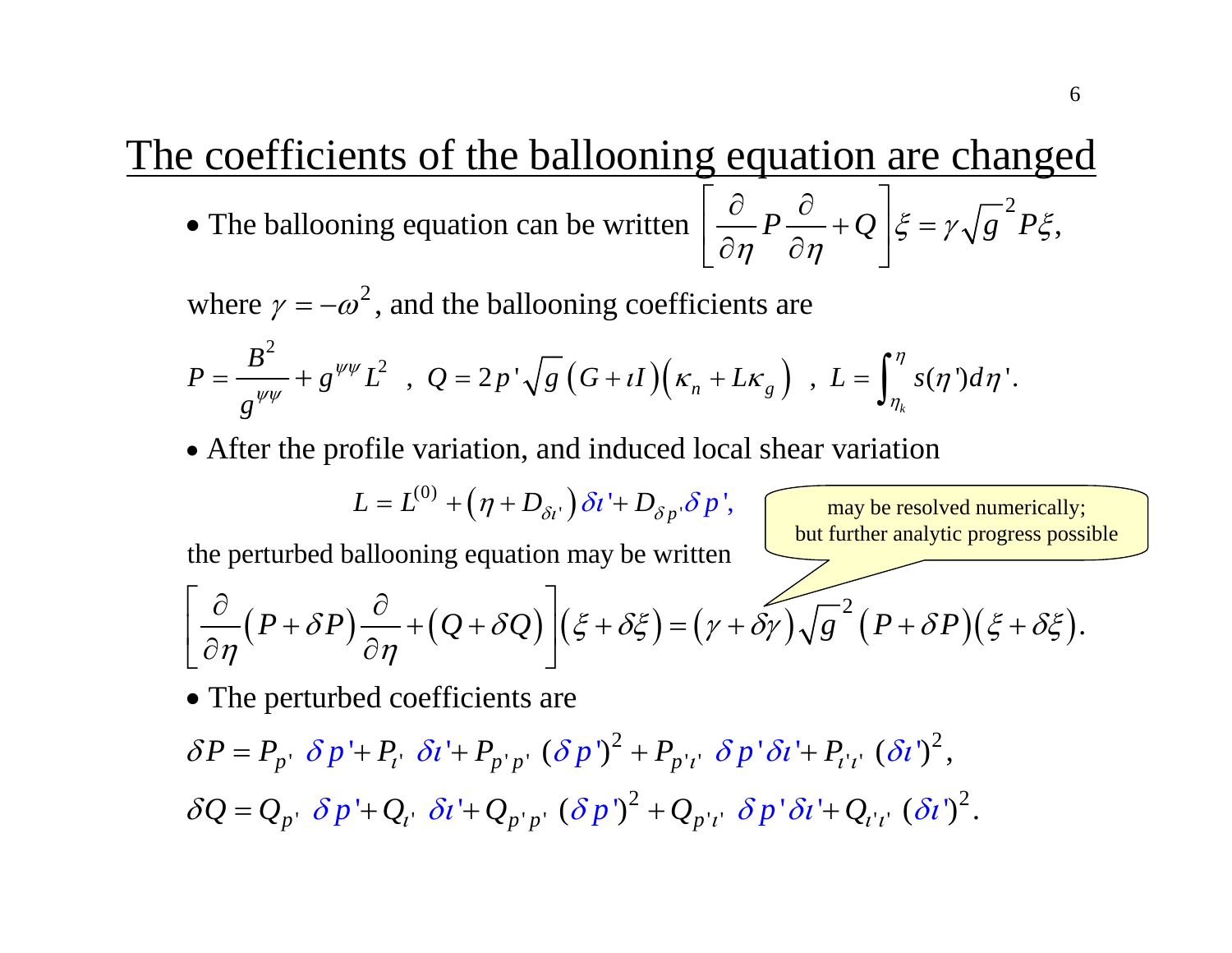## Eigenvalue perturbation theory gives analytic expression for change in ballooning growth rate

- The perturbed eigenvalue and eigenfunction have the form :
- $\delta p' + \gamma_{i'} \delta i' + \gamma_{p'p'} (\delta p')^2 + \gamma_{p'i'} \delta p' \delta i' + \gamma_{i'i'} (\delta i')^2$  $\delta \xi = \xi_{p}$ ,  $\delta p' + \xi_{i}$ ,  $\delta i' + \xi_{p'p}$ ,  $(\delta p')^2 + \xi_{p'i}$ ,  $\delta p' \delta i' + \xi_{i'i}$ ,  $(\delta i')^2 +$  h.o. +...  $\delta \gamma = \gamma_{p'} \delta p' + \gamma_{l'} \delta l' + \gamma_{p'p'} (\delta p')^2 + \gamma_{p'l'} \delta p' \delta l' + \gamma_{l'l'} (\delta l')^2 + \text{ h.o. } + ...$
- The 1st order variations in the growth rate are :

$$
\gamma_{p'} = \frac{\int \xi \left[\partial_{\eta} P_{p'} \partial_{\eta} + Q_{p'} - \gamma R_{p'}\right] \xi d\eta}{\int \xi \left[R \xi d\eta\right]} , \gamma_{i'} = \frac{\int \xi \left[\partial_{\eta} P_{i'} \partial_{\eta} + Q_{i'} - \gamma R_{i'}\right] \xi d\eta}{\int \xi \left[R \xi d\eta\right]}.
$$
\n• The 1st order variations in the eigenfunction are :  
\n
$$
\left[\partial_{\eta} P \partial_{\eta} + Q - \gamma R\right] \xi_{p'} = \gamma_{p'} R \xi - \left[\partial_{\eta} P_{p'} \partial_{\eta} + Q_{p'} - \gamma R_{p'}\right] \xi,
$$
\n
$$
\left[\partial_{\eta} P \partial_{\eta} + Q - \gamma R\right] \xi_{i'} = \gamma_{i'} R \xi - \left[\partial_{\eta} P_{i'} \partial_{\eta} + Q_{i'} - \gamma R_{i'}\right] \xi.
$$

- Higher order variations are similarly calculated.
- All variations are determined by a single eigenvalue-eigenvector calculation.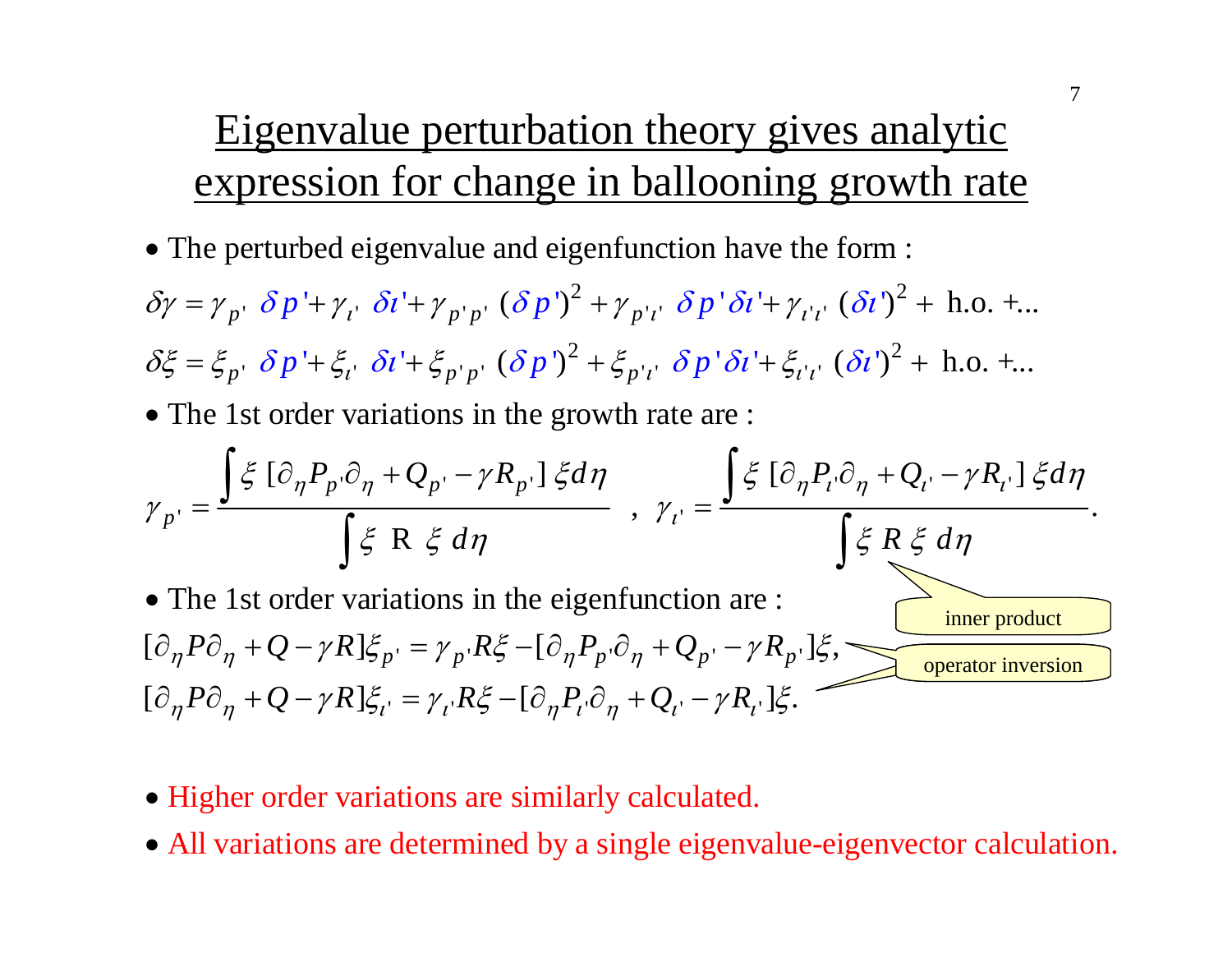# The theory determines . . . • if increased p' is stabilizing or destabilizing, • if a 2<sup>nd</sup> stable region will exist.

8

• Considering only to second order in  $\delta p'$  variations

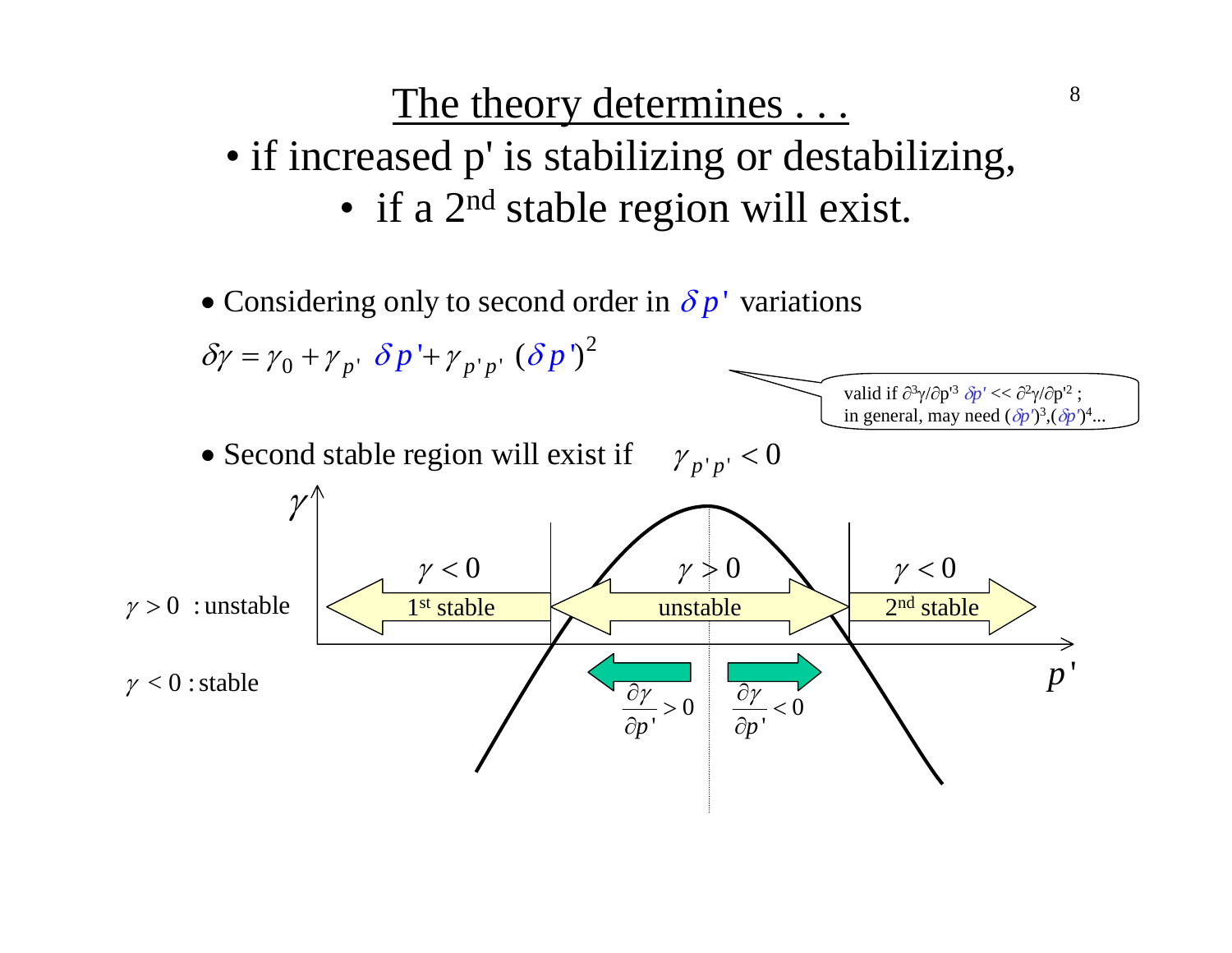### Marginal stability boundary : quasi-poloidal configuration

- •• quasi-poloidal configuration [WARE et] al. PRL, 2002] has  $2<sup>nd</sup>$  stable region
- •solid curve is stability boundary determined by exactly re-solving ballooning equation on grid 200x200
- •dotted curve from analytic expression
	- •including 2nd order terms
	- •*single eigenfunction calculation*
- • *analytic expression accurately reproduces exact stability boundary*

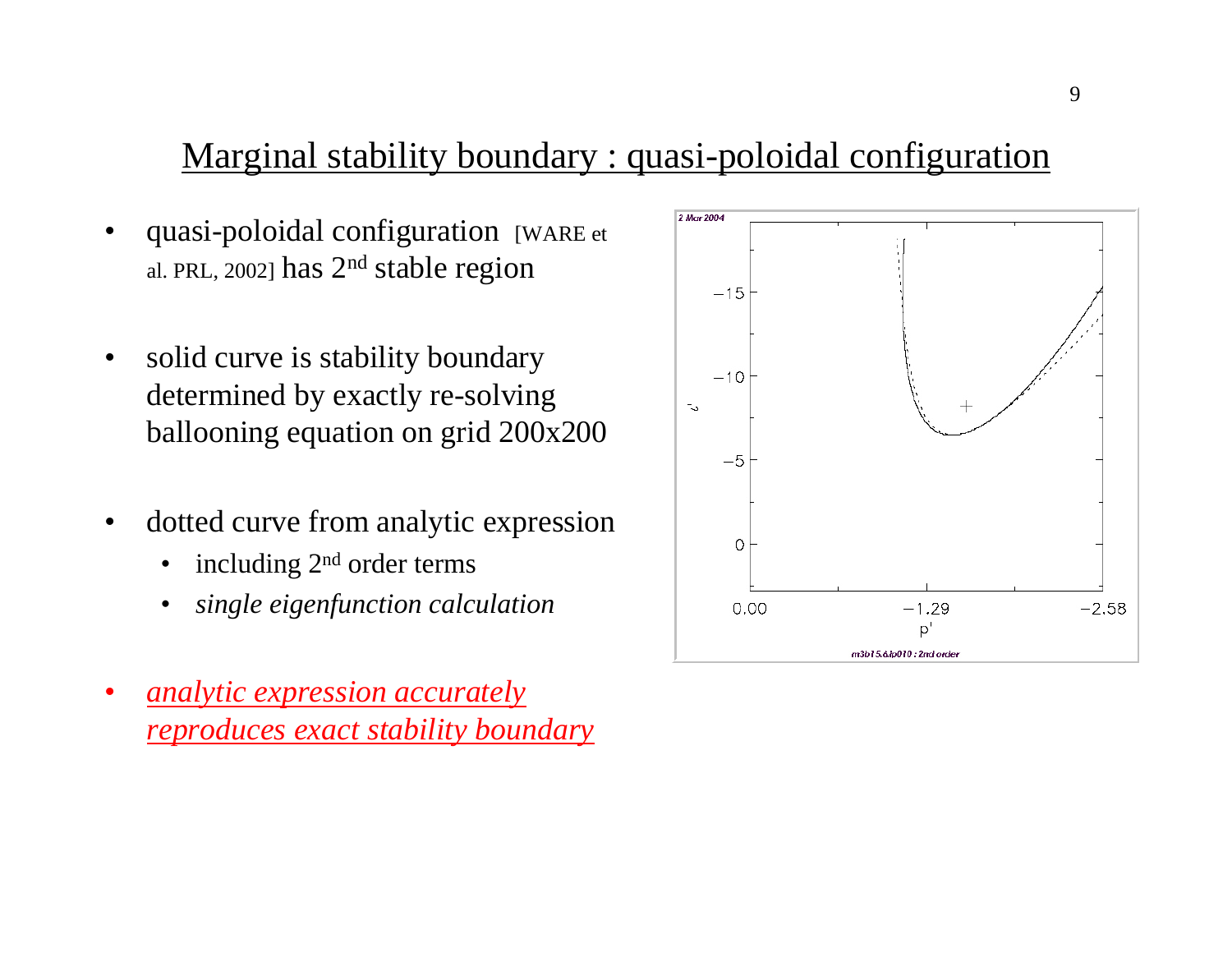### Stability boundary is verified by global equilibrium reconstruction



 *The stability diagram gives good prediction of global stability boundary*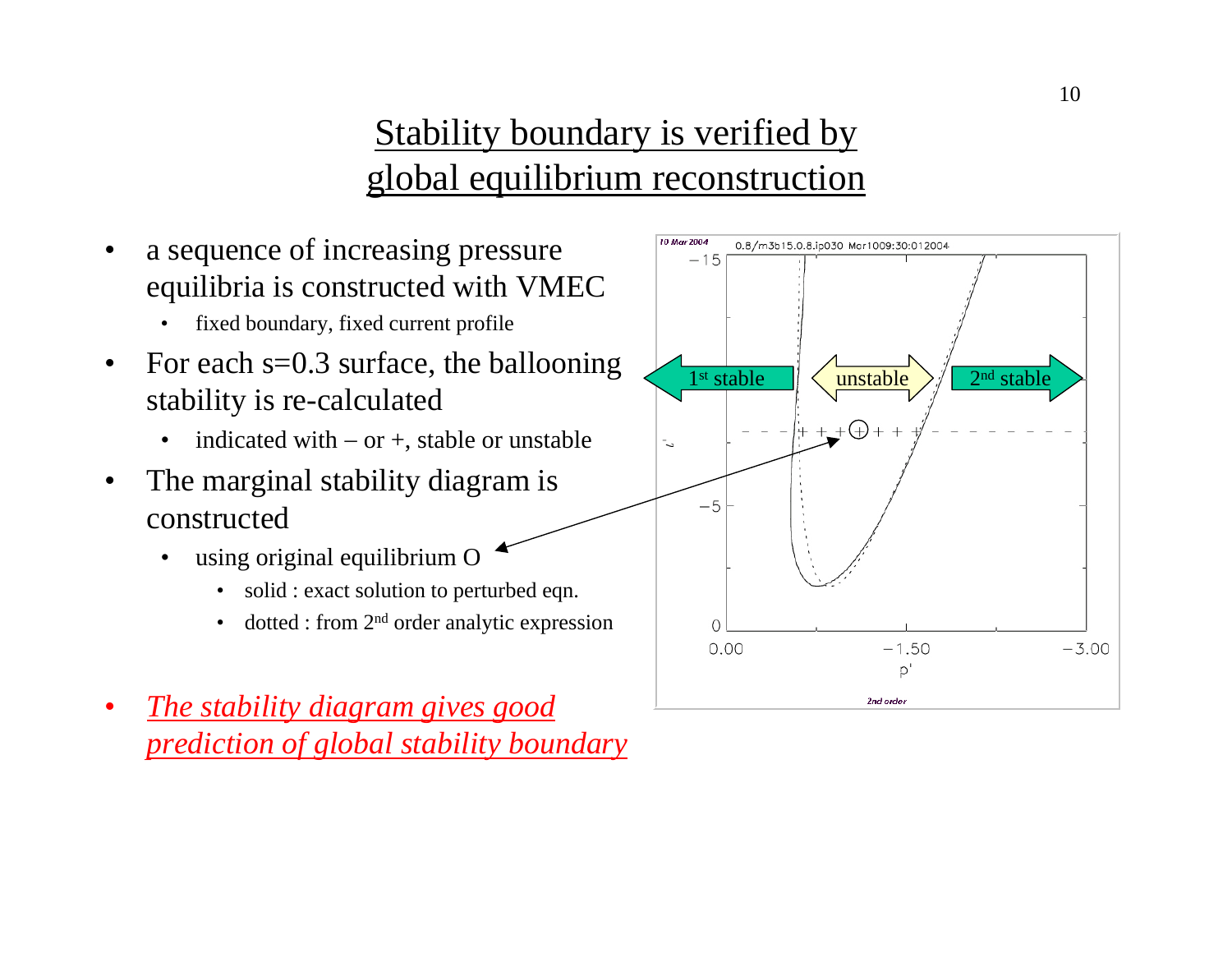

• NCSX-like configuration



solid : exact (numerical) solution to perturbed ballooning equation  $dotted: from analytic expression (4<sup>th</sup> order)$